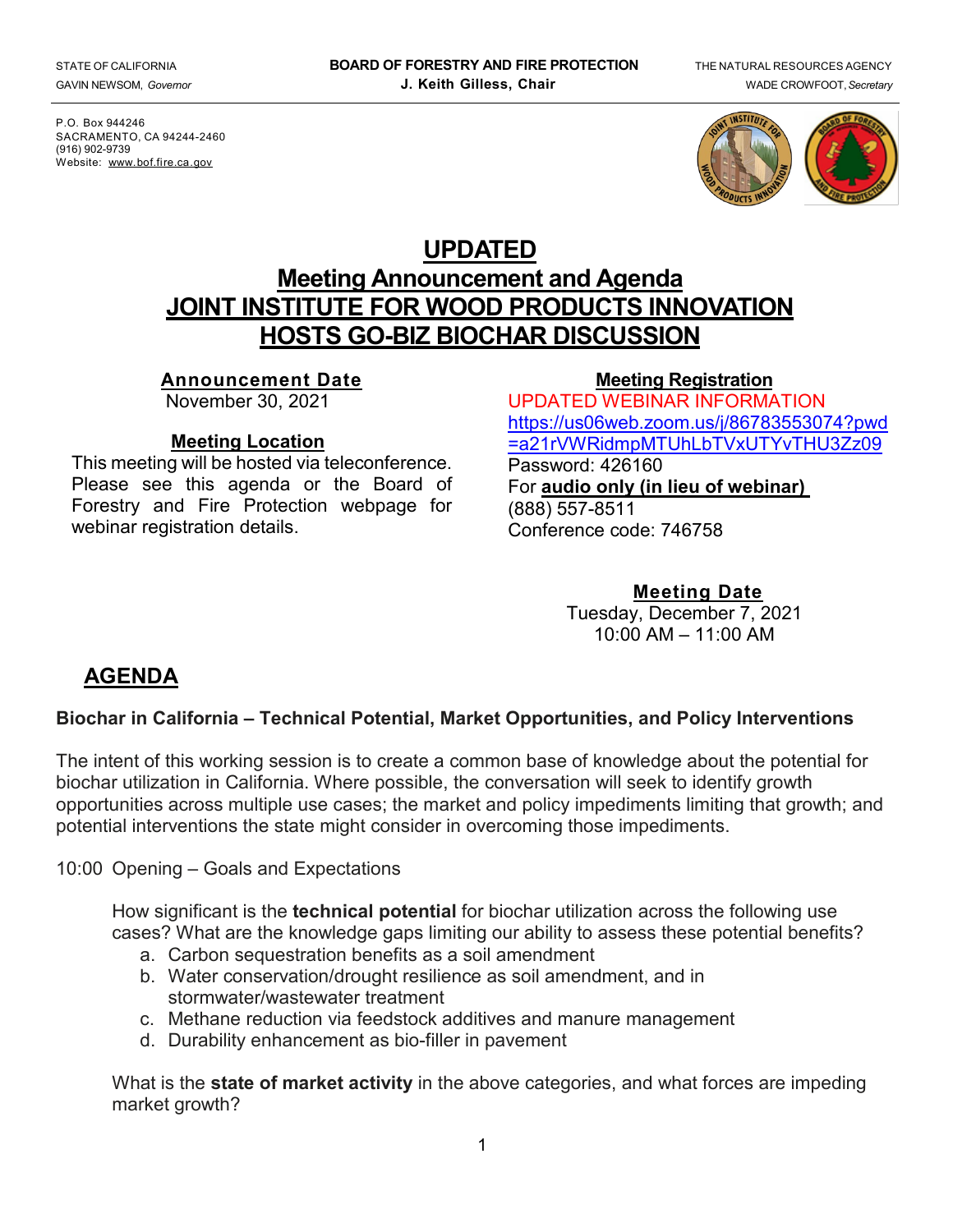Should biochar play a larger **role in the state's strategy for biomass utilization**? Exploring arguments both "for" and "against," and the role of biochar in combination with other forest biomass-derived products.

If we achieve alignment on biochar's technical potential, scale of potential benefits, and forces impeding growth, what are the **leverage points for policy** to accelerate growth?

- a. Standardizing biochar production for quality control
- b. Creating guidelines for biochar utilization best practices and via decision making tools
- c. Proposed approaches to monetizing benefits in carbon storage, methane emissions reductions, and water quantity/quality
- d. Support in addressing logistics and transportation issues
- e. Potential for anchor purchases and supportive finance from the public sector
- f. Other ideas

Summary and Closing

11:00 Adjourn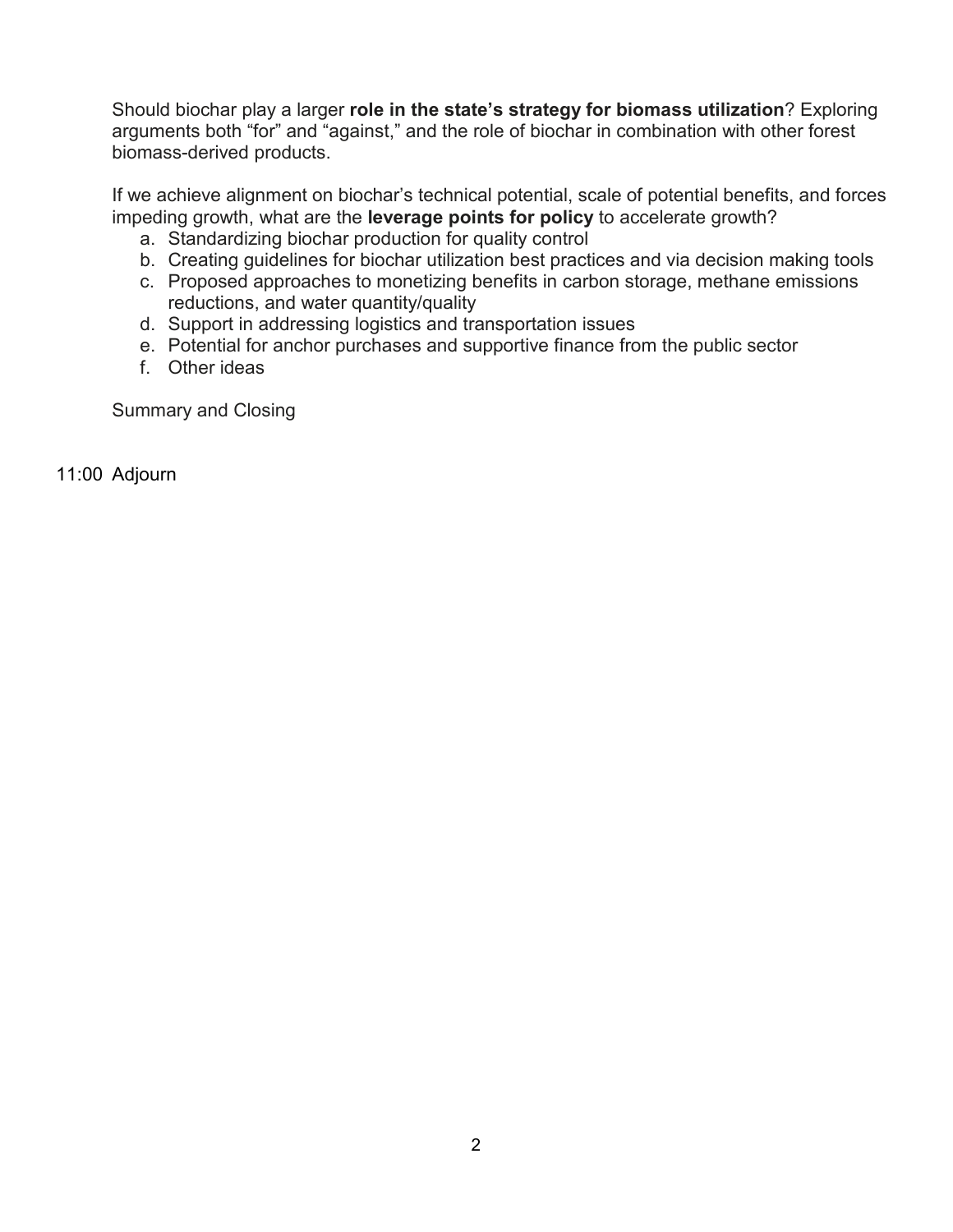# **IMPORTANT INSTITUTE MEETING INFORMATION**

#### **PLEASE NOTE: DUE TO THE UNPRECEDENTED COVID-19 VIRUS AND GOVERNOR'S EXECUTIVE ORDERS N-25-20, N-29-20, AND N-33-20, THE BOARD WILL, FOR THE DURATION OF THIS EMERGENCY, BE MODIFYING ITS NORMAL BOARD, COMMITTEE, AND WORKSHOP PROCEDURES. PLEASE SEE BELOW FOR DETAILS.**

#### **CONTACT INFORMATION**

Those requiring further information regarding this meeting notice may contact Katie Harrell, State Board of Forestry and Fire Protection, P.O. Box 944246, Sacramento, CA, 94244-2460; (916) 698-1035. This meeting notice and webinar registration information is also available in electronic format on the [Board of Forestry](file://fphq01/Root/Data/Board_of_Forestry/Committees/Joint%20Institute%20for%20Wood%20Products%20Innovation/Advisory%20Council%20Agendas%20and%20Mtgs/2021/8.16.21/Board%20of%20Forestry) webpage (https://bof.fire.ca.gov/[\).](file://fphq01/Root/Data/Board_of_Forestry/Board%20Business/Agendas%20and%20Minutes/1%20Agendas/2019/.%20)

#### **GoToWebinar**

GoToWebinar.com will be used to conduct the GO-Biz Biochar teleconference meeting. Pursuant to Executive Order N-29-20, Institute and Advisory Council members will be participating remotely. The public may provide public comment during the public comment periods, and otherwise observe remotely in accordance with Bagley-Keene Open Meetings Act as described below. If the GoToWebinar teleconference is interrupted or terminated for any reason and cannot be restored quickly and without the loss of attendees and participating members, the meeting will be terminated and rescheduled. Board staff will address teleconference participants prior to normal Institute business to provide guidance on meeting format and stakeholder participation via teleconference. It is highly recommended that all GoToWebinar participants utilize either a landline or mobile phone for audio connection to assure the best connection and experience.

Submitting A Comment: During the meeting, all participants will be muted by the meeting organizer. Participants will have an option to submit a comment, either by writing the comment or by directly addressing the members verbally. To submit a written comment, type the text of the comment in the "Questions" pane of the GoToWebinar interface. To submit a comment by verbally addressing the members, select the "Raise Hand" icon on the GoToWebinar interface. The meeting organizer will call you by name and unmute you so you can address the Institute members. If you are commenting verbally, please be sure to unmute your phone or device. An example image of the GoToWebinar interface, with the "Raise Hand" icon and "Questions" pane in bold, is in Figure 1 at the end of this agenda. If your comment relates to an agenda item, please indicate your request to comment at the beginning of or during the consideration of that agenda item to ensure comments relate to the agenda item being discussed. If your comment relates to a topic not otherwise on the agenda, please indicate your request to comment during the Public Comment period, which will occur at the end of the meeting. The meeting organizer will manage the queue of comments. In addition, please see the section on Submission of Written Materials for information on submitting other written materials.

# **PERSONS WITH DISABILITIES**

Pursuant to the Americans with Disabilities Act, individuals who, because of a disability, need special assistance to observe and participate in a State Board of Forestry and Fire Protection Joint Institute for Wood Products Innovation Advisory Council meeting may request assistance by sending an email to Katie Harrell, Institute Board staff, at katie harrell@bof.ca.gov or by calling (916) 698-1035. Requests should be made one week in advance whenever possible. Upon receipt of a request for reasonable modification or accommodation from individuals with disabilities, the Board will swiftly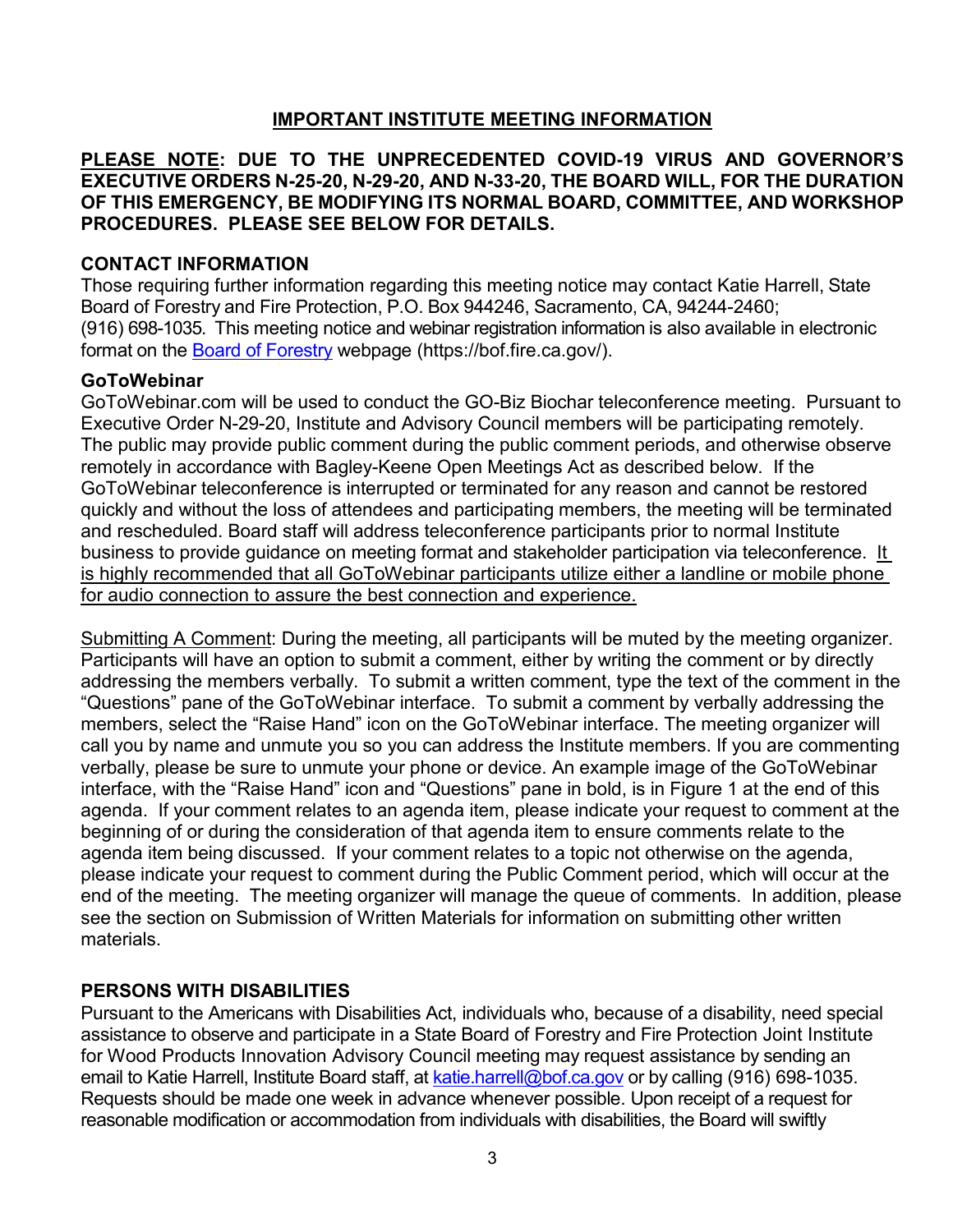resolve the request consistent with the Americans with Disabilities Act.

### **SUBMISSION OF WRITTEN MATERIALS**

The public is encouraged to comment on any item on the agenda. The Institute may accept written materials as public comment on agenda items if feasible and if received prior to the deadline below. However, to ensure a public comment is considered by the Institute during the discussion of the agenda item, please attend the meeting and provide the comment directly to the Institute, or if the meeting is only being held telephonically or otherwise electronically, please register for the meeting and provide your comment in accordance with the instructions included herein. You may submit your comments by one of the following methods (only one is necessary):

**E-mail:** [publiccomments@bof.ca.gov](mailto:publiccomments@bof.ca.gov) **U.S. mail:** Board of Forestry and Fire

**Protection** PO Box 944246 Sacramento, CA 94244-2460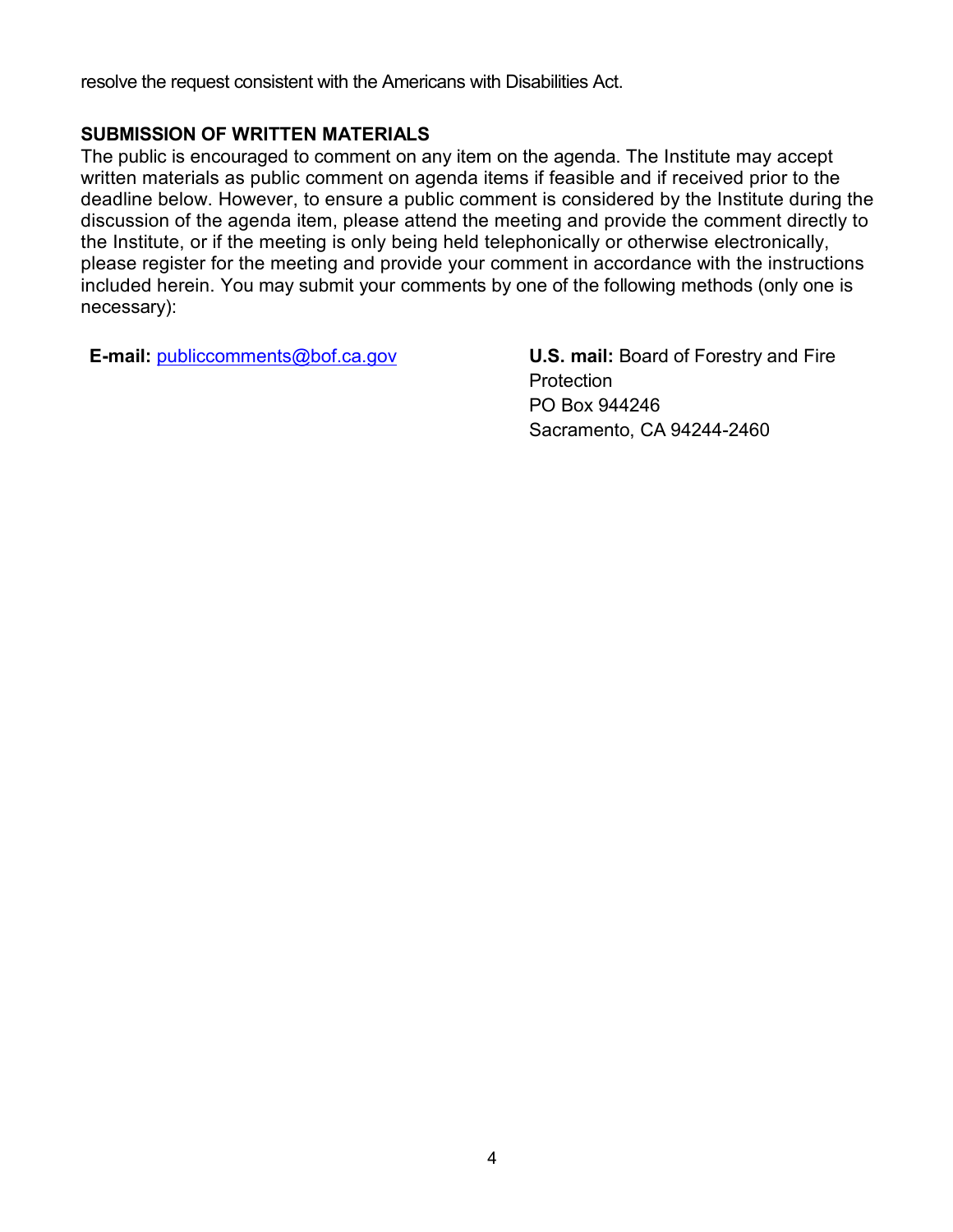**All written materials shall be due no later than 3 business days prior to the scheduled meeting unless there is a date specified on a specific hearing notice pursuant to the Administrative Procedures Act (Chapter 3.5 (commencing with § 11340), Part 1, Division 3, Title 2, of the Government Code). Timely submittal of written materials provides Board staff and Committee members the opportunity to familiarize themselves with content of written documents. Note that depending on the volume of written materials received, Board staff and Committee members may not be able to review all materials received prior to the public meeting. Written materials received after the deadline above will not be considered. Written materials submitted may be posted online by Board staff to allow for public inspection. All written materials submitted will be considered part of the public record. To ensure comments and other materials submitted comply with the Board's website posting requirements, please provide all comments and materials in a format that satisfies the Americans with Disabilities Act (ADA) and applicable Web Content Accessibility Guidelines (WCAG). Comments and materials that do not satisfy these requirements will be accepted, but will not be posted to the Board's website.** 

#### **WHEN WILL AN AGENDA ITEM BE HEARD?**

The Institute begins each meeting at the time listed on the Meeting Notice and generally considers each agenda item in the sequence listed; however, the Institute may take any agenda item out of order as time permits.

#### **VISUAL PRESENTATIONS**

PowerPoint presentations must be provided via electronic mail to [publiccomments@bof.ca.gov](mailto:publiccomments@bof.ca.gov) no later than 3 business days prior to the scheduled meeting. **All presentations are considered part of the public record**. All electronic formats must be Windows PC compatible. Please provide all materials in a format that satisfies the Americans with Disabilities Act (ADA) and applicable Web Content Accessibility Guidelines (WCAG) in accordance with the Board's policies to allow posting to the Board's website. Materials that do not satisfy these requirements will be accepted, but will not be posted to the Board's website.